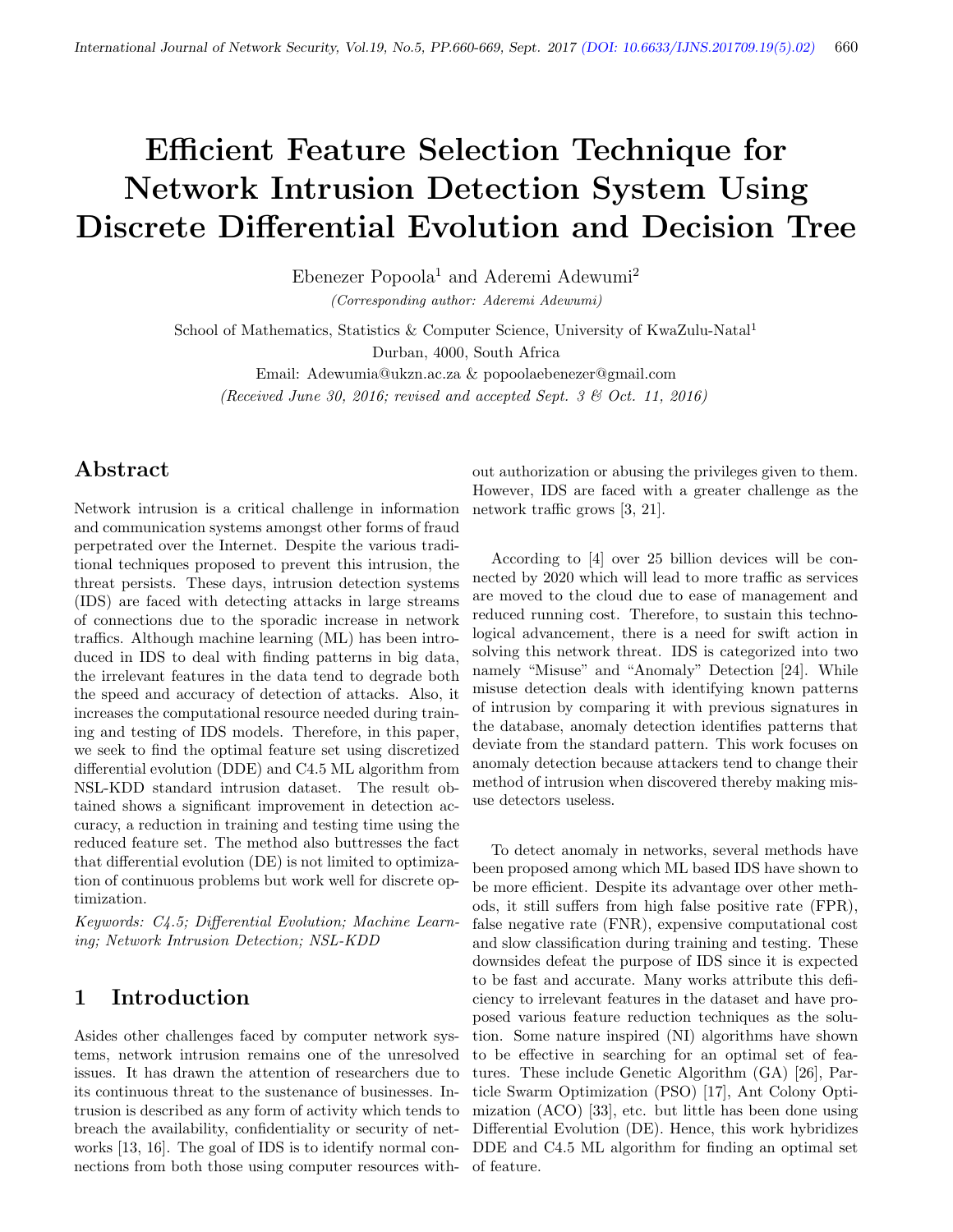# 2 Related Works

To address the issue of network intrusion, various steps has been taken. Some work focused on finding the best parameter settings for the classifier while others addressed removing irrelevant features from the dataset.

Due to unavailability of a standard labelled dataset, most research on IDS has used DARPA dataset known as KDDCUP'99 [19]. But investigation shows that the dataset has some fundamental issue which places a shadow of doubt on the usefulness of models designed with it [18]. Some of the problems are:

- 1) Redundant records in the dataset which causes the classifier to see less frequent records as noise. This leads to misclassification.
- 2) Duplication of records which made some models have better detection rates on the reoccurring data.
- 3) The above leads to having too large dataset which leads to excessive computational time. Therefore, most works randomly select a subset of the dataset which gives no basis to compare different models or performance of different feature set. Also, this leaves no basis for comparing the speed of IDS.

NSL-KDD [20] provided by [32] is a refined subset of the KDDCUP'99 dataset which solves the issues listed above. It was validated by testing it on some ML algorithms using their default parameters without a reduction in feature set. This serves as a benchmark to subsequent models. For binary classification ("Normal" or "Attack"), the following accuracies were obtained from the dataset.

This refined dataset has been validated using 7 ML algorithms on WEKA tool [14] without tuning the parameters of the learners. The resulting classification accuracy per classifier are as follows; NB-Tree: 82.67%, J48: 81.05%, Random Forest (RF): 81.59%, Multi-Layer Perceptron (MLP): 77.41%, Naive Bayes (NB): 76.56% and Support vector machine (SVM): 69.52%.

Using this dataset, a various number approach is being taken to either increase the classification accuracy or reduce the time needed during training and testing IDS. In some case, both objectives are achieved. One approach is to find optimal parameter setting of the classifier, and another is to tactically reduce the feature used to achieve faster training and testing time.

Garg and Kumar [13] reviewed various selection and classification techniques. The work tested the performance of combining two to three feature selection methods using Boolean AND operation. Out of 10 techniques tested, the combination of Symmetric and Gain Ratio for feature selection using 15 features and IBK classifier yielded the highest accuracy. However, no reason was given on why and how random data was selected from the dataset. Hence, the result can not be replicated.

Aziz et al. [5] also compared the performance of correlation-based feature selection (CFS), sequential floating selection (SFS), principal component analysis (PCA), information gain and rough sets in selecting appropriate features. SFS methods performed best using 26 features.

Al-Jarrah et al. [2] proposed two novel feature selection techniques: RandomForest-Forward Selection Ranking (RF-FSR) and RandomForest-Backward Elimination Ranking (RF-BER). Although the 15 features selected using RF-FSR achieved higher classification accuracy, it was only tested using cross-validation which does not guarantee its usability as reflected in [22].

Gaikwad and Thool [12] proposed Bagging ensemble classifier method on NSL-KDD dataset using the Rep-Tree algorithm as the base class. The method utilized a reduced feature set of 29 features to achieve an accuracy of 81.2988% on the test set and 99.6761% using 10-fold cross-validation on the training set. Also, [27] compared the performance of selected ML algorithms where Bagging ensemble selection algorithm performed best with 97.85% accuracy after cross-validation. Ingre and Yadav [15] performed an analysis of NSL-KDD dataset using Artificial Neural Network (ANN) for both binary class classification (normal and attack) and five class classification (normal, DoS, U2R, R2L, and Probe). The method achieved 81.2% and 79.9% accuracies showing binary classification performs better than multiclass. Pervez and Farid [22] proposed an SVM-based feature selection method which achieved 91% accuracy using three features and 99% with 41 features on all the training set; the setback is that its classification accuracy when tested with an unseen dataset give 82.37%. Deshmukh et al. [10] approached intrusion detection by normalizing, discretized and selecting feature before training three classifiers (NB-Tree, NB, and AD Tree). The output showed NB algorithm performed efficiently regarding effectiveness, elegance, simplicity and robustness when compared to others on the training set. Since [10] did not provide this result when further evaluated on the test set, it is uncertain whether the model would yield high detection rate as results from previously proposed methods show that a training model may give a high accuracy, but does not guarantee the same when tested with new attacks.

Lately, nature-inspired (NI) algorithm was introduced to solving either feature selection or parameter optimization. Benaicha et al. [6], considered GA in detecting some attacks in NSL-KDD dataset using nine selected features, the focus was on detecting some DoS attacks (Neptune, smurf, teardrop, pod, back). The result was quite impressive but did not address other DoS attacks in test data and other attacks in NSL-KDD.

Likewise, [7] proposed an IDS which used GA, information gain (IG), mutual correlation and cardinality of features to achieve higher accuracy. The IG based feature selection was able to increase the accuracy to 87.54% using nine features. It was also limited to detecting Neptune, Satan, and Smurf attacks which are under the denial of service (DoS). In [5] network intrusion was approached by reviewing GA with different feature selection methods. Correlation-based feature selection techniques such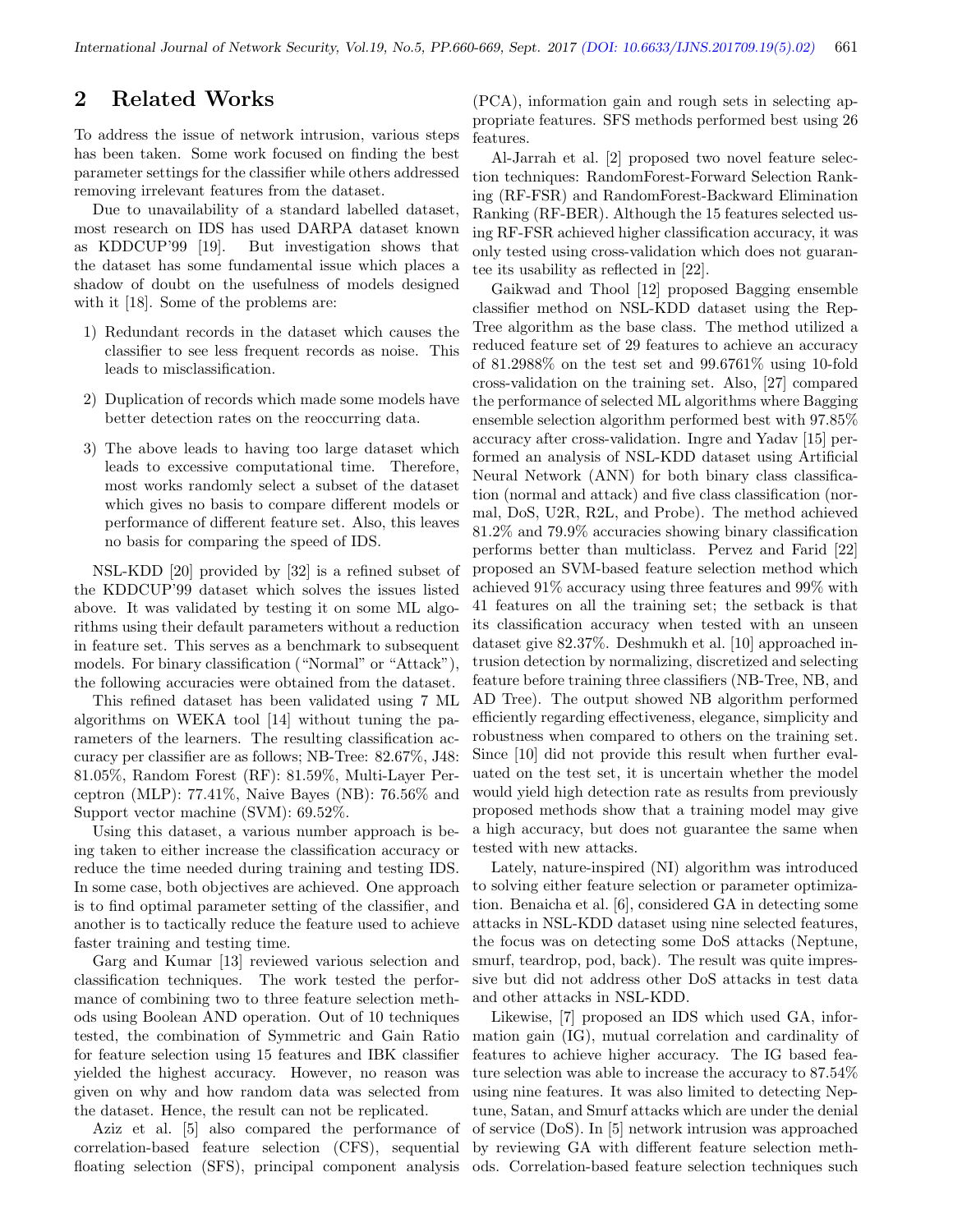as IG, sequential floating, rough set and principal component analysis (PCA) for feature extraction were used on NSL-KDD dataset. Sequential-floating backward selection showed to be more effective with higher detection rates.

Stein et al. [28] proposed a model which considered decision tree classifier for network intrusion detection with GA-based feature selection. Their work was focused on identifying features which could separate each category of attacks (DoS, Probe, U2R, and R2L) from normal connections in a network. This led to creating four different models which were yet to be integrated as one.

Despite the superiority of DE in solving various optimization [9], there is a limited usage in its application to intrusion detection. Elsayed et al. [11] proposed DE for classification of attack but applied flexible neural tree (FNT) [8] for feature selection. Here, we propose a hybridization of DDE and C4.5 for selecting optimal features.

# 3 Problem Definition

Though some IDS adopts the working principle of ML for classification of connections in a network, it still faces a critical challenge which limits its use in some real life environment. Some systems proposed are either slow or raises false alarms, e.g., misclassification of normal connection as intrusive which could frustrate the experience of client or classification of intrusive connection as normal leading to a significant loss. Also, the fundamental issues about KDDCUP'99 dataset [18] give doubt on the accuracy presented by most works. For an IDS to be effective, the classification accuracy must be high, and detection rate must be fast without the usage of excessive computational resources. To achieve this goal, there is the need for removing irrelevant features from network connections during classification. Hence, the major problem is how to select the best set of feature for the right ML algorithm without loss of relevant information. Several feature reduction methods have been proposed including the use of other computational intelligence techniques such fuzzy systems, neural networks (NN) and NI algorithms. Among the various NI algorithms, GA show to be the favorite optimization technical several works has been done while little or no work has been done using DE for finding features for IDS.

Generally, GA concentrates more on exploring the search space than exploiting the environment of a solution. It is however noted that exploiting a weak solution using DE could yield a better solution than the best in the population for discrete optimization problems which in turn reduces the number of generations. Hence, we utilize DE for finding the optimal set of features where the selection criteria are based on the classification accuracy of the feature set. We also emphasize the need for using NSL-KDD dataset [32] during modelling which solves the fundamental issues of the KDDCUP'99 dataset.

### 4 Methodology

This section explains various concepts such as C4.5 Decision Trees (DT), DE and how they are harnessed in our proposed technique to search for the optimal feature set.

#### 4.1 Decision Trees (C4.5)

DT designed by [23] are flow-chart-like structures which follow an IF-THEN rule have proved to be fast and efficient. It is an improvement of the ID3 algorithm which is a top-down recursive divide and conquer approach. It seeks to divide the entire dataset by first breaking the values of a feature(or Attribute) into ranges. To do this efficiently at each node, C4.5 calculates the gain ratio of each attribute and selects the one with highest the gain ratio. The expected information, Entropy, Information gain and gain ratio are calculated tho ensure the best split is achieved which can be seen as follows.

Let S be the sample data to be split which consist of  $X_1, \cdots X_j$  attributes where the  $j^{th}$  represents the distinct class labels( $C_i, \cdots C_m$ )

$$
H(S) = -\sum_{i=1}^{m} P_i \log_2(P_i), \tag{1}
$$

where, H is the expected information that is needed to classify a given sample data.  $P_i$  is the probability that an instance in sample  $S$  belongs to class  $C_i$  which is calculated as the sum of all instances in S which are of class  $C_i$  divided by the total instance in S  $(|C_{i,s}|/|S|)$ .

Assuming the range of values of  $X_1$  is subdivided into v distinct values  $\{x_1, x_2, \dots, x_v\}$  and used to divide S into  $\{S_1, S_2, \cdots, S_v\}$  where  $S_j$  contains instances in D that corresponds to  $x_i$  of  $X_1$ . Hence the entropy which is the expected information needed to classify an instance from S based on splitting by  $X_1$  in order to arrive at an exact classification can be given as:

$$
info_{X_1}(S) = \sum_{j=1}^{v} \frac{|S_j|}{|S|} \times H(S_j).
$$
 (2)

It is noted that  $\frac{|S_j|}{|S|}$  is the weight of the  $J^{th}$  partition and the smaller the value of  $info_{X_1}(S)$ , the greater the possibility that all instances in the partition belong to the same class.

Now, information gain is the expected reduction in entropy caused by partitioning the samples according to the attribute  $X_1$ . That is, the difference between splitting S based on the proportion of classes and partitioning on  $X_1$ which is given as:

$$
Gain(X_1) = H(S) - info_{X_1}(S). \tag{3}
$$

Gain Ratio is used to reduce a bias towards multi-valued attributes by taking the number and size of branches into account when choosing an attribute.

$$
GainRatio(X_1) = Gain(X_1) / SplitInfo(X_1). \tag{4}
$$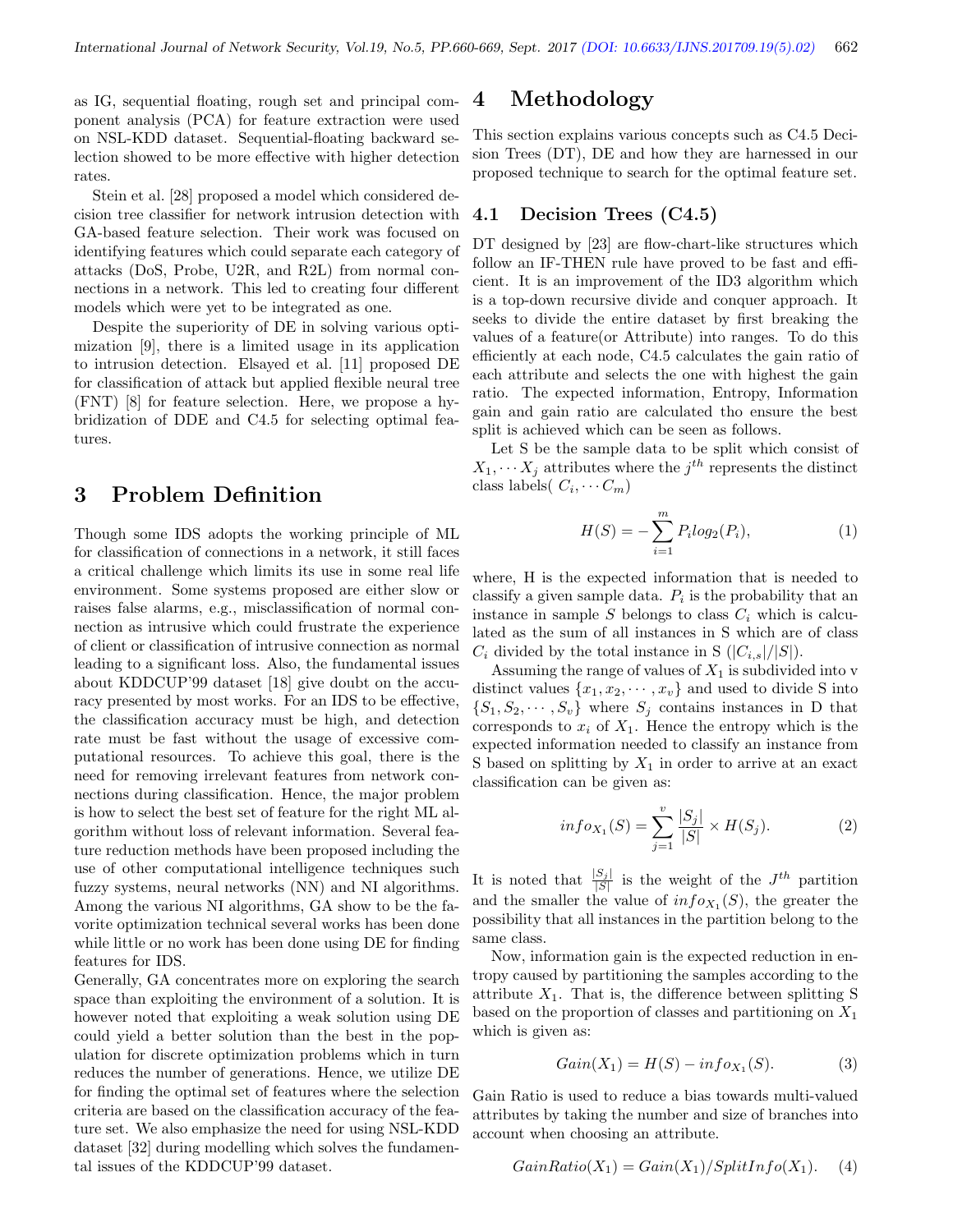Some other advantages of C4.5 can be extracted from [1]. Various DT classifiers including C4.5 adopts a greedy approach as it considers the immediate consequence of selecting a feature to split on at the current node without estimating the full depth future implication. Hence, a need to devise a method such that features with a high gain ratio at the initial split but more misclassification cost at the end is removed.

#### 4.2 Differential Evolution

DE [30] which is also a population-based search technique as GA is the main optimization technique explored in this work. The sequence of operating is given as initialization, mutation, recombination/crossover and selection [25]. Although DE was originally designed for continuous problems, we see how to adapt its concept on the discrete problem through representing the solutions like that of GA. Also, using similar operators of GA but in the sequence of DE as shown in Figure 1. The details are as follows.

- Initialization: An initial population of chromosomes is generated for the first generation:  $X_G =$  ${x_{1,G}, x_{2,G}, x_{3,G}, \cdots, x_{i,G}}$  where each chromosome  $x_{i,G}$  is called the *target vector*.
- Mutation: The mutation is different from that of GA. Here, for each  $x_{i,G}$ , a **donor vector**  $v_{i,G+1}$  is generated.

$$
v_{i,G+1} = x_{r1,G} + F.(x_{r2,G} - x_{r3,G}),
$$
 (5)

where  $x_{r1,G}, x_{r2,G}, x_{r3,G}$  are randomly chosen from the population excluding the target vector.  $F$  is a user defined *mutation* or constant factor ( $F \in$  $[0, 2]$ ) which controls the amplification of the differential variation  $(x_{r2,G} - x_{r3,G})$ .

• Crossover: The mutant vector is mixed with the target vector to produce a **trial vector**  $u_{i,G+1}$  as follows:

$$
u_{i,G+1} = \begin{cases} v_{j,i,G+1} \text{ if } rand_{j,i} \leq CR \text{ or } j = I_{rand} \\ x_{j,i,G} \text{ if } rand_{j,i} > CR \text{ and } j \neq I_{rand} \end{cases}
$$

 $i = 1, 2, \dots, N; j = 1, 2, \dots, D$ , where N is the population size and  $D$  is the dimension of  $x_i$ .  $CR$  is the crossover constant ([0, 1]).  $I_{rand}$  ensures  $v_{i,G+1} \neq$  $x_{i,G}$ .

• Selection: The trial vector  $u_{i,G+1}$  and target vector  $x_{i,G}$  are evaluated using the objective function. A comparison is then made between the two. The one with lower value is moved to the new generation.

$$
x_{i,G+1} = \begin{cases} u_{i,G+1} & \text{if } f(u_{i,G+1}) \le f(x_{i,G}) \\ x_{i,G} & \text{otherwise} \end{cases}
$$



Figure 1: Differential evolution

#### 4.3 Proposed Method

The proposed method models a DDE [31] strategy for finding the optimal set of features as follows.

#### 4.3.1 Initialization of Population

Since the optimization problem deals with whether or not a feature is used, the solutions are expected are binary strings of 1 and 0 where a gene position having 0 means the feature is not used. However for the DE operators to have more effect, we initially encode the 41 positions as random numbers in the range of 0 and 1. Table 1 gives a picture of how a solution is represented.

Table 1: Chromosome



#### 4.3.2 Mutation

To generate the mutant vector  $v_i$  for a target vector  $x_{i,G}$ , we do the following:

$$
v_{i,G+1} = m \bigoplus F.(x_{r,G})
$$
\n(6)

where:  $m = \{a, a, a, \dots | |m| = |x_{r,G}|, 0 < a < 1\}$  in this case,  $a = 0.3$  and  $F = 0.4$  which is a scalar value.

 $x_{r,G}$  is a random chromosome such that  $x_{i,G} \neq x_{r,G}$ . While  $F$  is the amplification factor which is preset,  $m$ gives some stability since the element of  $x_{r,G}$  are random numbers in the range of 0 and 1.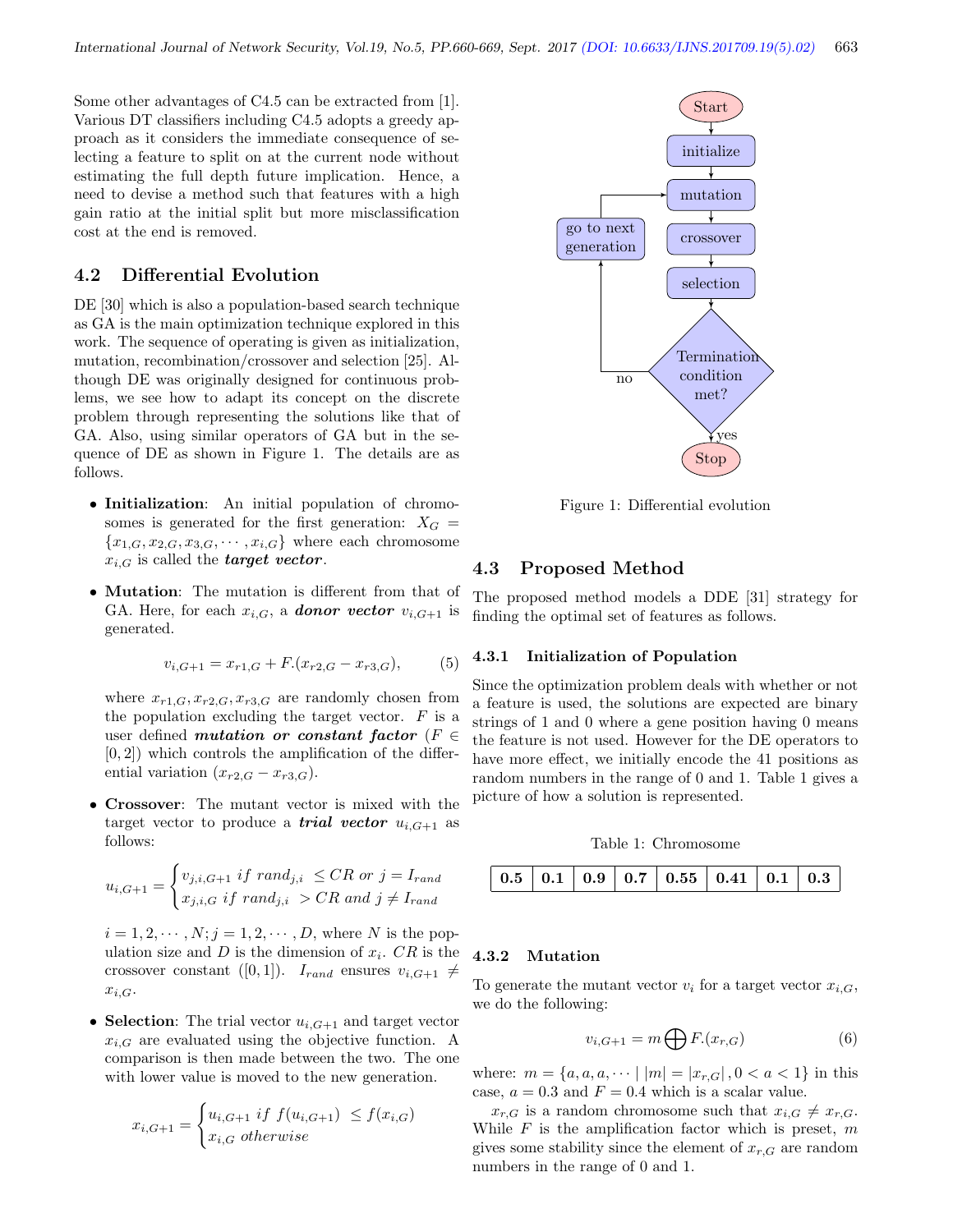name

#### 4.3.3 Crossover

The mutant vector is mixed with the target vector to produce a *trial vector*  $u_{i,G+1}$  as follows:

$$
u_{i,G+1} = \begin{cases} v_{j,i,G+1} \text{ if } rand_{j,i} \leq CR \text{ or } j = I_{rand} \\ x_{j,i,G} \text{ if } rand_{j,i} > CR \text{ and } j \neq I_{rand} \end{cases}
$$

 $i = 1, 2, \dots, N; j = 1, 2, \dots, D$ , where  $N = 10$  is the population size and  $D$  is the dimension of  $x_i$ .  $CR$  is the crossover constant  $([0, 1])$  which is set at 0.5.

#### 4.3.4 Selection

The following test is done in parallel with fitness evaluation in the next section to select the candidate for the next generation.

$$
x_{i,G+1} = \begin{cases} x_{i,G} \text{ if } u_{i,G+1} = \{0,0,0,\cdots\} \text{ or } \{1,1,1,\cdots\} \\ u_{i,G+1} \text{ if } f(u_{i,G+1}) \le f(x_{i,G}) \\ x_{i,G} \text{ otherwise} \end{cases}
$$

If the first condition is met, it leads to an outright reject of the trial vector because it means none or all the features are selected but the goal is to find optimal features. The second selects the trial vector if the fitness is less than the target vector since we are minimizing the misclassification rate.

#### 4.3.5 Fitness Evaluation

The fitness of each chromosome is evaluated by converting the genes to 0's and 1's based threshold values and mapping the gene position to the features in the dataset. Taking note that every gene whose value is 0 indicates the feature is not used for classification while the reverse is the case where the value is 1. This reduces the dataset column-wise before been passed to WEKA tool where classification is done using the C4.5 algorithm. The accuracy after training and testing becomes the fitness value which is calculated as follows:

$$
accuracy = \frac{correctly\ classified\ instance}{total\ test\ set}
$$

 $misclassification rate = 1 - accuracy.$ 

#### 4.3.6 Algorithm for Feature Selection

The algorithm 1 shows how features were selected.

#### 4.3.7 Performance Metric Used For The Proposed Method

There are standard performance metrics used in evaluating of an ML algorithm which can either be done through the command line or graphically using the WEKA tool. In this work, the following metrics are verified after obtaining the optimal feature set from the search technique:

|     | <b>Algorithm 1</b> Feature selection using discrete DE          |
|-----|-----------------------------------------------------------------|
|     | 1: Initialize Population                                        |
|     | 2: Initialize m, F, CR, Generation G and conversion             |
|     | threshold tr                                                    |
|     | 3: for $i \leftarrow 1$ to G do                                 |
| 4:  | for each chromosome do                                          |
| 5:  | <b>Set</b> target vector $(x_{i,G})$ = chromosome               |
| 6:  | Randomly select $x_{r,G}  x_{r,G} \neq x_{i,G}$                 |
| 7:  | <b><i>Mutate</i></b> to get the trial mutant vector $v_{i,G+1}$ |
| 8:  | <i>crossover</i> each allele of $v_{i,G+1}$ and $x_{i,G}$ with  |
| 9:  | a Probability of CR to get $u_{i,G+1}$                          |
| 10: | <i><u>Selection</u></i>                                         |
| 11: | if All element of $u_{i,G+1}$ 0's or 1's then                   |
| 12: | <b>Add</b> target vector to new population                      |
| 13: | else                                                            |
| 14: | <b>Convert</b> alleles to 0 or 1 based tr                       |
| 15: | <b>Evaluate</b> $f(u_{i,G+1})$ and $(x_{i,G})$                  |
| 16: | if $f(u_{i,G+1})$ ; $(x_{i,G})$ then                            |
| 17: | <b>Add</b> initial trial vector before                          |
| 18: | conversion to new population                                    |
| 19: | else                                                            |
| 20: | <b>Add</b> initial target vector before                         |
| 21: | conversion to new population                                    |
| 22: | end if                                                          |
| 23: | end if                                                          |
| 24: | end for                                                         |
|     | 25: end for                                                     |
|     | 26: map the genes of the chromosome to its actual feature       |

• Sensitivity or True positive rate  $(TPR)$ : This is the ratio of positive class (attack connections) that are correctly identified to the total positive class (P).

$$
True\ positive\ rate = \frac{True\ positives\ (TP)}{P}.
$$

True negative rate  $(TNR)$  or specificity: It estimates the ratio of negative class (normal connections) that are correctly identified to the total negative class (N).

$$
True\ negative\ rate = \frac{True\ negative\ (TN)}{N}.
$$

• **Precision** is the measure of exactness, i.e., the percentage of instances classified as an attack, out of the total number of cases classified as attacks.

$$
Precision = \frac{TP}{TP + FP},
$$

where: FP (*false positives*) are normal which are wrongly classified as attacks while the counterpart called *false negatives*  $(FN)$  are attack connections wrongly classified as normal.

• Recall shows the measure of completeness. It is calculated just like true positive rate.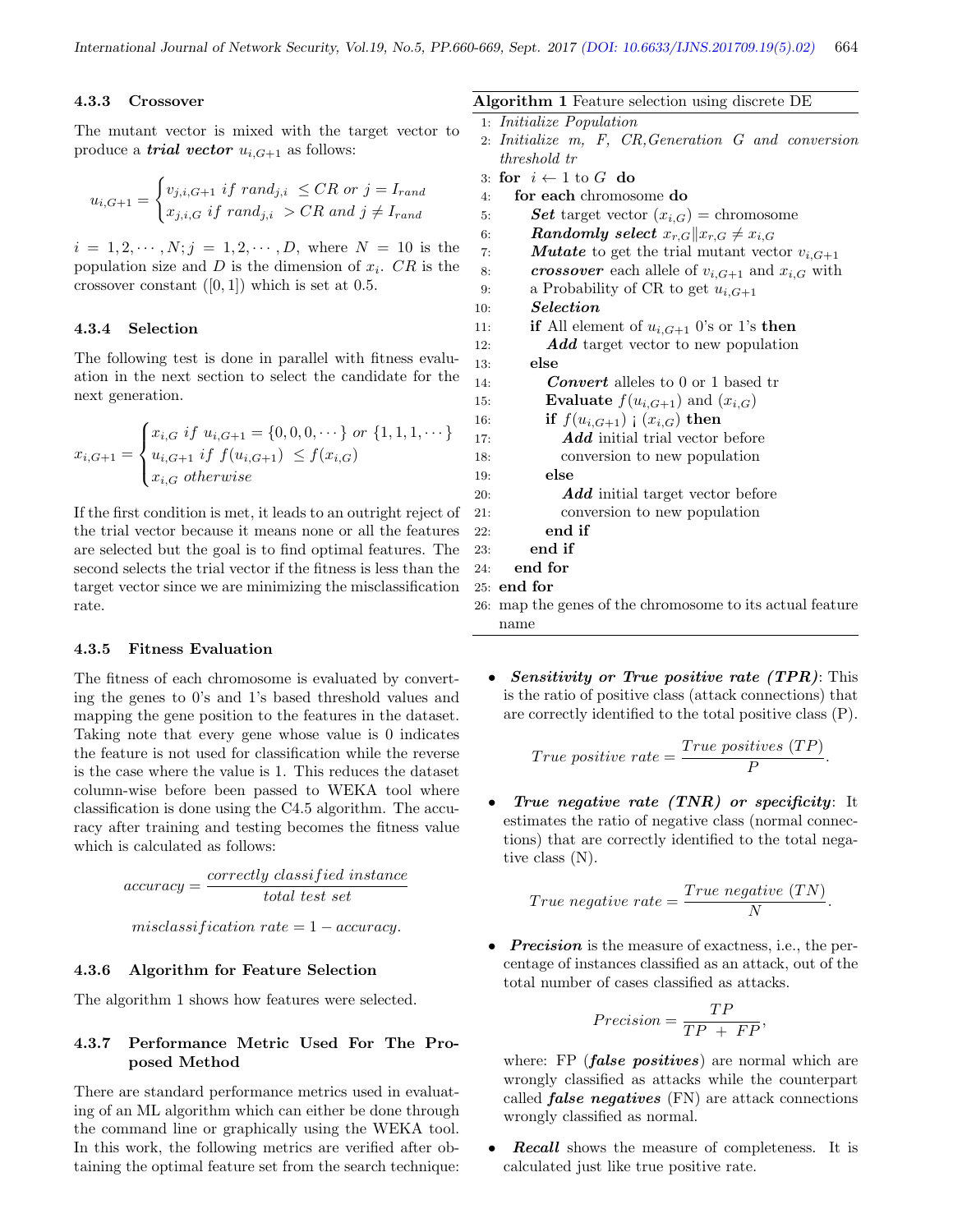• error or misclassification rate is calculated as 1 - accuracy. It can also be computed as

> $missclassification \ rate = \frac{FP + FN}{P + TN}$  $\frac{1}{P + N}.$

• Receiver Operating Characteristics (ROC) Curve is a plot that shows the trade-off between TPR and the rate of false positives (FPR). It is a visual representation of the rate at which the proposed model can recognize normal connections versus misclassification of attacks as normal for various sections of the dataset. Also, it leaves an area under the curve (AUC) which also determines how well the classifier performs. The closer the area is to 1.0, the better the classifier.

# 5 Experimental Setting

The implementation of the proposed method was written mainly with Python 2.7 programming language and an ML library known as WEKA, version 3.8.0 which has several learning algorithms including C4.5. With respect to the hardware used, a personal computer having a random access memory of 4GB RAM, storage size 500GB with Processor type Intel(R)  $Core(TM)$  i3 CPU @2.53GHz speed was used. Since WEKA is written in Java, its integration with python is made possible using java virtual machine wrapper for Python.

### 6 Dataset

The KDDCup'99 dataset contains historical data prepared by [29] for evaluating IDSs. It has been a common dataset used for training and testing models of ML algorithms, hence used as a benchmark. The dataset comprises of a training and test set. The Training set contains 22 different types of attacks which are mixed with normal connections while the test set contains both the 22 attacks and 17 news attack which total to 39 attacks. The records in the dataset consist of 41 attributes (features). Due to the inherent challenges of the dataset, NSL-KDD dataset which is an extract from the original KDDCUP'99 dataset is used. It contains about 125973 instances of TCP/IP connections which can be utilized for training and 22544 instances for testing designed models. The instances in the dataset are data connections as they flow from source to destination. For experimental purpose, each instance is given a "label" to identify it as either an "attack" or "normal" connection. The values of the features can also be divided based on their type: numeric or symbolic. One of the advantages of NSL-KDD dataset is that the quantity is reasonable enough to be trained as a whole by most algorithm as compared to KDDCUP'99 where small portions of the dataset are used for training and testing [32]. Table 2 shows the list of features and their types.

Also, both the 22 attacks in the training set and 39 attacks in the test set can be further categorized into four

| No.            | Feature                     | <b>Type</b> |
|----------------|-----------------------------|-------------|
| 1              | Duration                    | Numeric     |
| $\overline{2}$ | protocol_type               | Symbolic    |
| 3              | Service                     | Symbolic    |
| $\overline{4}$ | flag                        | Symbolic    |
| 5              | src_bytes                   | Numeric     |
| 6              | dst_bytes                   | Numeric     |
| 7              | land                        | Numeric     |
| 8              | wrong_fragment              | Numeric     |
| 9              | urgent                      | Numeric     |
| 10             | hot                         | Numeric     |
| 11             | num_failed_logins           | Numeric     |
| 12             | logged_in                   | Numeric     |
| 13             | num_compromised             | Numeric     |
| 14             | $root\_shell$               | Numeric     |
| 15             | su_attempted                | Numeric     |
| 16             | num_root                    | Numeric     |
| 17             | num_file_creations          | Numeric     |
| 18             | num_shells                  | Numeric     |
| 19             | num_access_files            | Numeric     |
| 20             | num_outbound_cmds           | Numeric     |
| 21             | is_host_login               | Numeric     |
| 22             | is_guest_login              | Numeric     |
| 23             | count                       | Numeric     |
| 24             | srv_count                   | Numeric     |
| 25             | serror_rate                 | Numeric     |
| 26             | srv_serror_rate             | Numeric     |
| 27             | rerror_rate                 | Numeric     |
| 28             | srv_rerror_rate             | Numeric     |
| 29             | same_srv_rate               | Numeric     |
| 30             | diff_srv_rate               | Numeric     |
| 31             | srv_diff_host_rate          | Numeric     |
| 32             | $dst\_host\_count$          | Numeric     |
| 33             | dst_host_srv_count          | Numeric     |
| 34             | dst_host_same_srv_rate      | Numeric     |
| 35             | dst_host_diff_srv_rate      | Numeric     |
| 36             | dst_host_same_src_port_rate | Numeric     |
| 37             | dst_host_srv_diff_host_rate | Numeric     |
| 38             | dst_host_serror_rate        | Numeric     |

Table 2: Total list of features in NSL-KDD dataset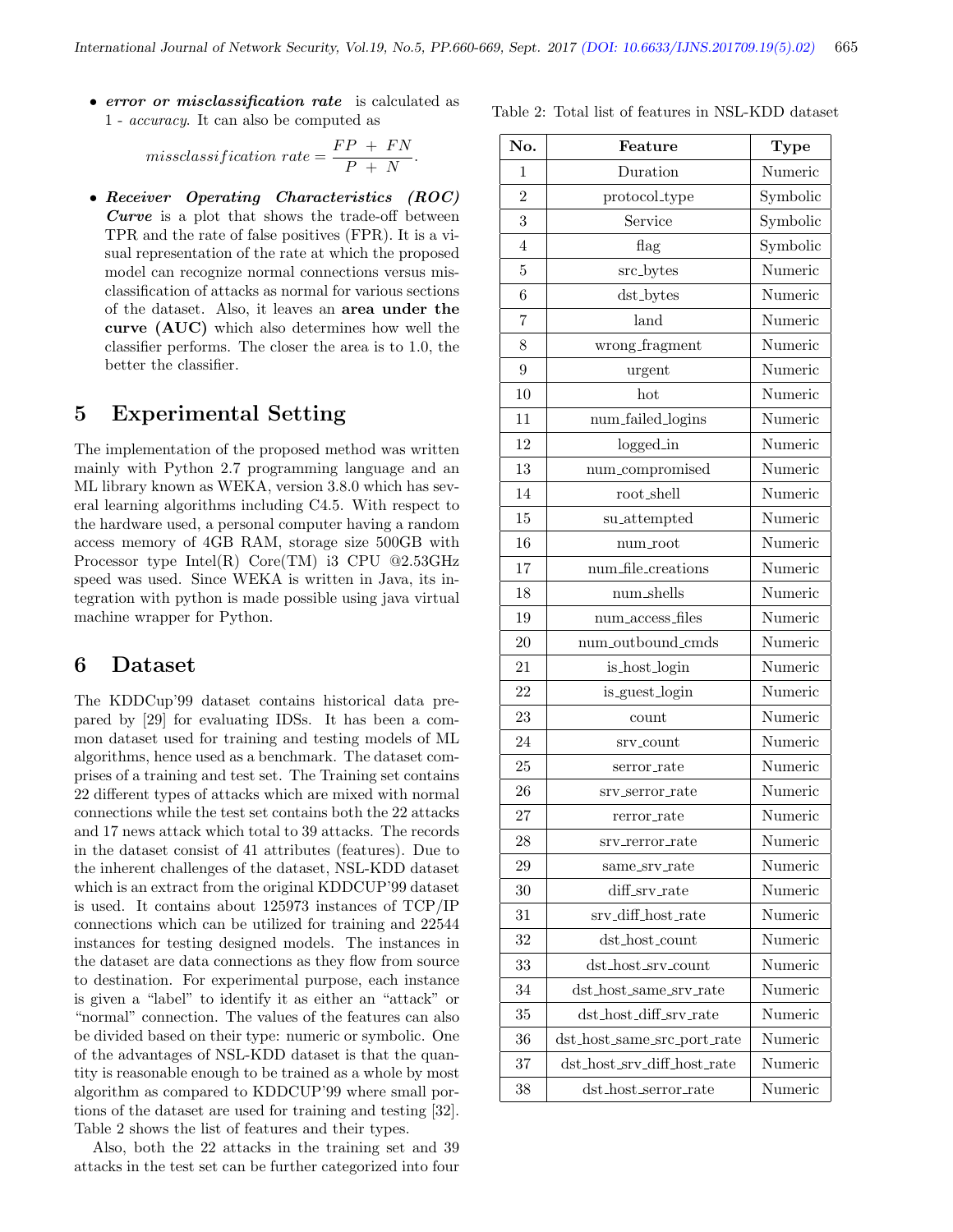| 39  | dst_host_srv_serror_rate   Numeric |         |
|-----|------------------------------------|---------|
| 40  | dst_host_rerror_rate               | Numeric |
| 41. | dst_host_srv_rerror_rate   Numeric |         |

broader groups which are Dos, Probe, U2R and R2L as described below also in Tables 3 and 4:

- Denial of Service(DoS): An attack which creates excessive computational request to the responding system such that there are no more resources on the destination side to respond to a request from legitimate users which is the goal of the attacker.
- Probe attacks: The attacker gets sensitive information about a network by scanning data without access permission with the aim of breaking its security control.
- Remote-to-Local (R2L): uses the vulnerability of a system to get a normal user account from a remote location to gain local access to a system.
- User-to-Root(U2R): It is when an attacker uses means such as social engineering, password sniffing to get the password of a normal user of a system, from there he can exploit some vulnerability of the system to gain root access.

Table 3: Categories of attacks in NSL-KDD training and test dataset

| Category | <b>Actual Attacks</b> | Additional<br>$At-$     |
|----------|-----------------------|-------------------------|
|          | in Training           | tacks in<br><b>Test</b> |
|          |                       | set                     |
| DoS      | Neptune,<br>smurf,    | apache2,<br>mail-       |
|          | teardrop,             | bomb,                   |
|          | pod, land, back       | processtable, udp-      |
|          |                       | $_{\rm storm}$          |
| Probing  | satan, ipsweep,       | mscan, saint            |
|          | nmap, portsweep       |                         |
| R2L      | imap, warezmaster,    | httptunnel, named,      |
|          | phf,                  | sendmail, snmpge-       |
|          | multihop,             | tattack,                |
|          | guess_passwd,spy,     | xlock, xsnoop           |
|          | warezclient.          |                         |
|          | ftp_write             |                         |
| U2R.     | loadmodule,           | ps,<br>snmpguess,       |
|          | buffer_overflow,      | sqlattack,              |
|          | rootkit, perl         | worm, xterm             |

# 7 Results and Discussion

This section provides experimental results of the proposed feature selection search technique. It uses the standard Table 4: Categories of attacks in NSL-KDD training and test dataset

| <b>Training Dataset</b> |          | <b>Testing dataset</b> |          |  |
|-------------------------|----------|------------------------|----------|--|
| <b>Attack Class</b>     | Quantity | <b>Attack Class</b>    | Quantity |  |
| Normal                  | 67343    | Normal                 | 9711     |  |
| DoS                     | 54927    | DoS                    | 7458     |  |
| Probe                   | 11656    | Probe                  | 2421     |  |
| <b>R21</b>              | 995      | R2L                    | 2754     |  |
| $_{\rm U2R}$            | 52       | U2R                    | 200      |  |
| Total                   | 125973   | Total                  | 22544    |  |

ML metric to evaluate the strength of the resulting classifier. These metric includes classification rate, FPR, TPR, precision, recall, F-measure and Auc. Also, it is compared to recent ML techniques to see how well it performs.

The performance of the classifier is evaluated both on the training set and more importantly the test set provided by NSL-KDD. Table 5 shows a detailed performance of the proposed feature set on the C4.5 algorithm. Comparing the result of Table 5 with Table 6 where Bagging ensembles was proposed by [12], it is clear that our method performs better both regarding accuracy and FPR. Also, Table 8 presents results from [22] which indicate the proposed model is better when matched. Likewise, It performs better in terms of accuracy than both multi and binary classification using ANN proposed by [15] as shown in Table 7.

Furthermore, the area under the curve (AUC) after feature selection in Figure 3 shows an appreciable increase  $(Auc = 0.9172)$  compared to Figure 2  $(Auc = 0.84)$  which shows the classifier is balanced in its classification.

Table 5: Performance of proposed model on NSL-KDD dataset

| <b>Datasets</b>     | Training  | Testing |
|---------------------|-----------|---------|
|                     | $(100\%)$ |         |
| Classification rate | 99.81%    | 88.73%  |
| Error rate          | 0.1873\%  | 11.27%  |
| TP Rate (Weighted   | 0.998     | 0.89    |
| $Avg.$ )            |           |         |
| FP Rate (Weighted   | 0.002     | 0.093   |
| $Avg.$ )            |           |         |
| Precision           | 0.998     | 0.90    |
| (Weighted Avg.)     |           |         |
| Recall (Weighted    | 0.998     | 0.89    |
| $Avg.$ )            |           |         |
| F-Measure           | 0.998     | 0.89    |
| (Weighted Avg.)     |           |         |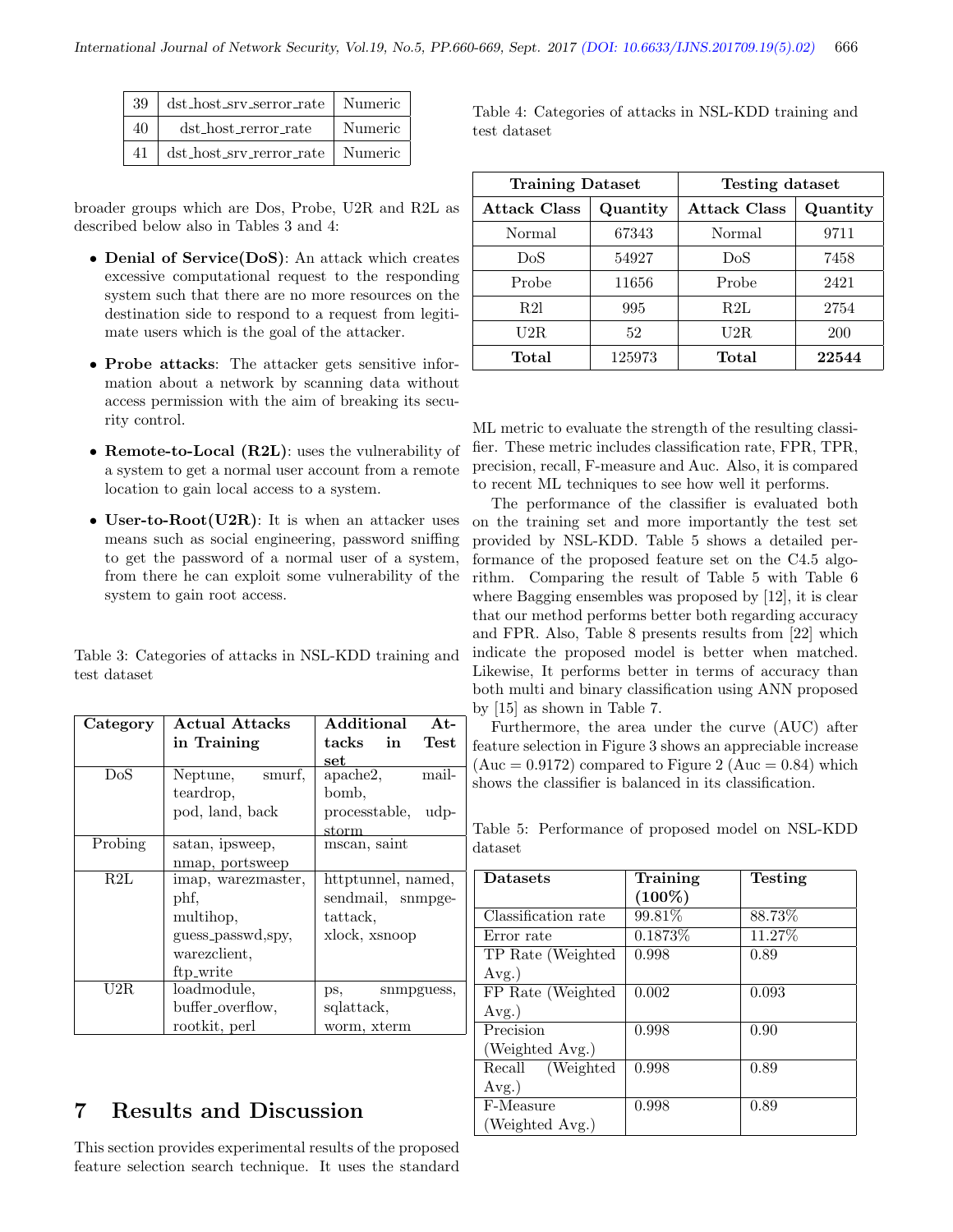Table 6: Performance on NSL-KDD dataset [12]

| Performance         | On         | Training $\vert$ On |            | <b>Test</b> |
|---------------------|------------|---------------------|------------|-------------|
| Metric              | <b>Set</b> |                     | <b>Set</b> |             |
| Classifier Accuracy | 99.6761\%  |                     | 81.2988\%  |             |
| False Positive Rate | 0.003      |                     | 0.148      |             |

Table 7: Performance on NSL-KDD dataset [15]

| Classifier | Detection | FPR.     |
|------------|-----------|----------|
| Method     | Accuracy  | (attack) |
| <b>SOM</b> | 75.49     | 5.77     |
| binary     | 81.2      | 4.23     |
| five class | 79 9      |          |

Table 8: Performance on NSL-KDD dataset [22]

| <b>Datasets</b>           | Training  | <b>Testing</b> |
|---------------------------|-----------|----------------|
|                           | $(100\%)$ |                |
| Classification rate       | 99.01%    | 82.37%         |
| Error rate                | $0.98\%$  | 17.62%         |
| TP Rate (Weighted Avg.)   | 0.99      | 0.82           |
| FP Rate (Weighted Avg.)   | 0.007     | 0.15           |
| Precision (Weighted Avg.) | 0.99      | 0.74           |
| Recall (Weighted Avg.)    | 0.99      | 0.82           |
| (Weighted)<br>F-Measure   | 0.99      | 0.77           |
| $Avg.$ )                  |           |                |



Figure 2: ROC before feature selection

We can also see the effect of the feature reduction in the training time of C4.5, as shown in Figure 4, which shows a 76% decrease in the training time.

In general, the achievements of this classifier is attributed to the choice of a feature set. The DDE algorithm helped in obtaining the right set of features as



Figure 3: ROC after feature selection

| Table 9: List of features used |  |
|--------------------------------|--|
|--------------------------------|--|

| No.            | Feature                  |  |
|----------------|--------------------------|--|
| 1              | Duration                 |  |
| $\overline{2}$ | Service                  |  |
| 3              | src_bytes                |  |
| 4              | land                     |  |
| 5              | hot                      |  |
| 6              | num_compromised          |  |
| 7              | root_shell               |  |
| 8              | is_guest_login           |  |
| 9              | serror rate              |  |
| 10             | rerror_rate              |  |
| 11             | srv_rerror_rate          |  |
| 12             | dst_host_count           |  |
| 13             | dst_host_srv_count       |  |
| 14             | dst_host_same_srv_rate   |  |
| 15             | dst_host_srv_serror_rate |  |
| 16             | dst_host_rerror_rate     |  |

shown in Table 9. It was observed that the feature used by C4.5 as the root node of the tree, before and after the proposed feature selection technique was "src bytes" which tags the feature as the most important for their initial split. On the other hand, the "service" feature contributed most in making the final split. Also, despite the reduction of features, the important basic TCP features (1 - 4), content-based features (4 - 8), time-related traffic features (9 - 11), and host-based traffic features (12 - 16) were captured without loss in accuracy.

### 8 Conclusion

This work proposed an efficient feature selection technique for NID using DDE. Evaluation of the proposed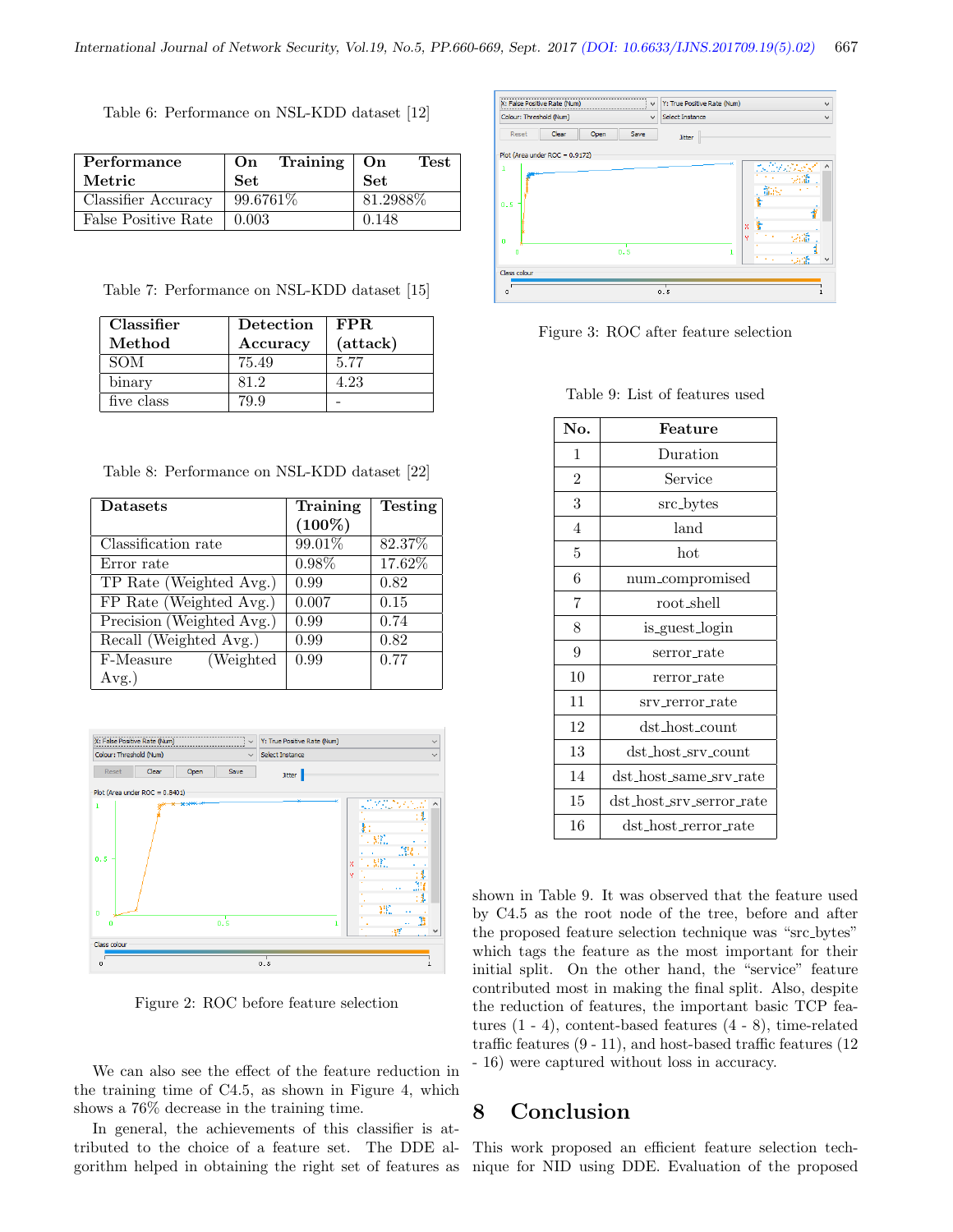

Figure 4: Comparison of 41 vs 16 features training times

method is done to both on the training and test set to rate the resulting classifier compared to other existing classifiers using standard ML performance metric. The computational result shows that this technique is able to identify 16 features capable of classifying the connections in the NSL-KDD dataset with high accuracy, low error and FPR. While it achieves 99.92% classification accuracy on the training set using 10-fold cross-validation, it is able to classify new attacks from in the test set with 88.73% accuracy. Aside the result above, the reduced feature set helps in reducing both the training and testing time used by the classifier (C4.5). Hence, the proposed method is greatly encouraged.

In future, we intend to extract connections from live networks having these set of features but with recent forms of attack to further test the model, because other datasets which have been provided by some authors do no have the exact features as in the NSL-KDD dataset.

# Acknowledgments

The University of KwaZulu-Natal, South Africa supported this study. The authors gratefully acknowledge the anonymous reviewers for their valuable comments.

# References

- [1] G. L. Agrawal, H. Gupta, "Optimization of C4. 5 decision tree algorithm for data mining application," International Journal of Emerging Technology and Advanced Engineering, vol. 3, no. 3, pp. 341–345, 2013.
- [2] O. Y. Al-Jarrah, A. E. M. Siddiqui, P. D. Yoo, S. Muhaidat, K. Kim, "Machine-learning-based feature selection techniques for large-scale network intrusion detection," in Proceedings of The 34th International Conference on Distributed Computing Systems Workshops (ICDCSW'14), pp. 177–181, Madrid, Spain, June-July 2014.
- [3] A. Anurag, "Network neutrality: Developing business model and evidence based net neutrality regulation," International Journal of Electronics and Information Engineering, vol. 3, no. 1, pp. 1–9, 2015.
- [4] L. Atzori, A. Iera, G. Morabito, "The internet of things: A survey," Computer Networks, vol. 54, no. 15, pp. 2787–2805, 2010.
- [5] A. S. A. Aziz, A. T. Azar, M. A. Salama, A. E. Hassanien, S. E. O. Hanafy, "Genetic algorithm with different feature selection techniques for anomaly detectors generation," in Proceedings of The Federated Conference on Computer Science and Information Systems (FedCSIS'13), pp. 769–774, Krakow, Poland, Sept. 2013.
- [6] S. E. Benaicha, L. Saoudi, S. E. B. Guermeche, O. Lounis, "Intrusion detection system using genetic algorithm," in Proceedings of The Conference on Science and Information Conference (SAI'14), pp. 564– 568, London, UK, Aug. 2014.
- [7] N. Cleetus, K. A. Dhanya, "Genetic algorithm with different feature selection method for intrusion detection," in Proceedings of The First International Conference on Computational Systems and Communications (ICCSC'14), pp. 220–225, Dec. 2014.
- [8] Y. Chen, A. Abraham, B. Yang, "Feature selection and classification using flexible neural tree," Neurocomputing, vol. 70, no. 1, pp. 305–313, 2006.
- [9] S. Das, P. N. Suganthan, "Differential evolution: A survey of the state-of-the-art," IEEE Transactions on Evolutionary Computation, vol. 15, no. 1, pp. 4– 31, 2011.
- [10] D. H. Deshmukh, T. Ghorpade, P. Padiya, "Intrusion detection system by improved preprocessing methods and na¨ıve bayes classifier using NSL-KDD 99 dataset," in Proceedings of The International Conference on Electronics and Communication Systems  $(ICECS'14)$ , pp. 1–7, Feb. 2014.
- [11] S. Elsayed, R. Sarker, J. Slay, "Evaluating the performance of a differential evolution algorithm in anomaly detection," in Proceedings of The Congress on Evolutionary Computation (CEC'15), pp. 2490– 2497, Sendai, Japan, May 2015.
- [12] D. P. Gaikwad, R. C. Thool, "Intrusion detection system using bagging ensemble method of machine learning," in Proceedings of The International Conference on Computing Communication Control and Automation (ICCUBEA'15), pp. 291–295, Pune, Maharashtra, India, Feb. 2015.
- [13] T. Garg, Y. Kumar, "Combinational feature selection approach for network intrusion detection system," in Proceedings of The Third International Conference on Parallel, Distributed and Grid Computing (PDGC'14), pp. 82–87, India, Dec. 2014.
- [14] M. Hall, E. Frank, G. Holmes, B. Pfahringer, P. Reutemann, I. H. Witten, "The WEKA data mining software: An update," ACM SIGKDD Explorations Newsletter, vol. 11, no. 1, pp. 10–18, 2009.
- [15] B. Ingre, A. Yadav, "Performance analysis of NSL-KDD dataset using ann," in Processdings of The